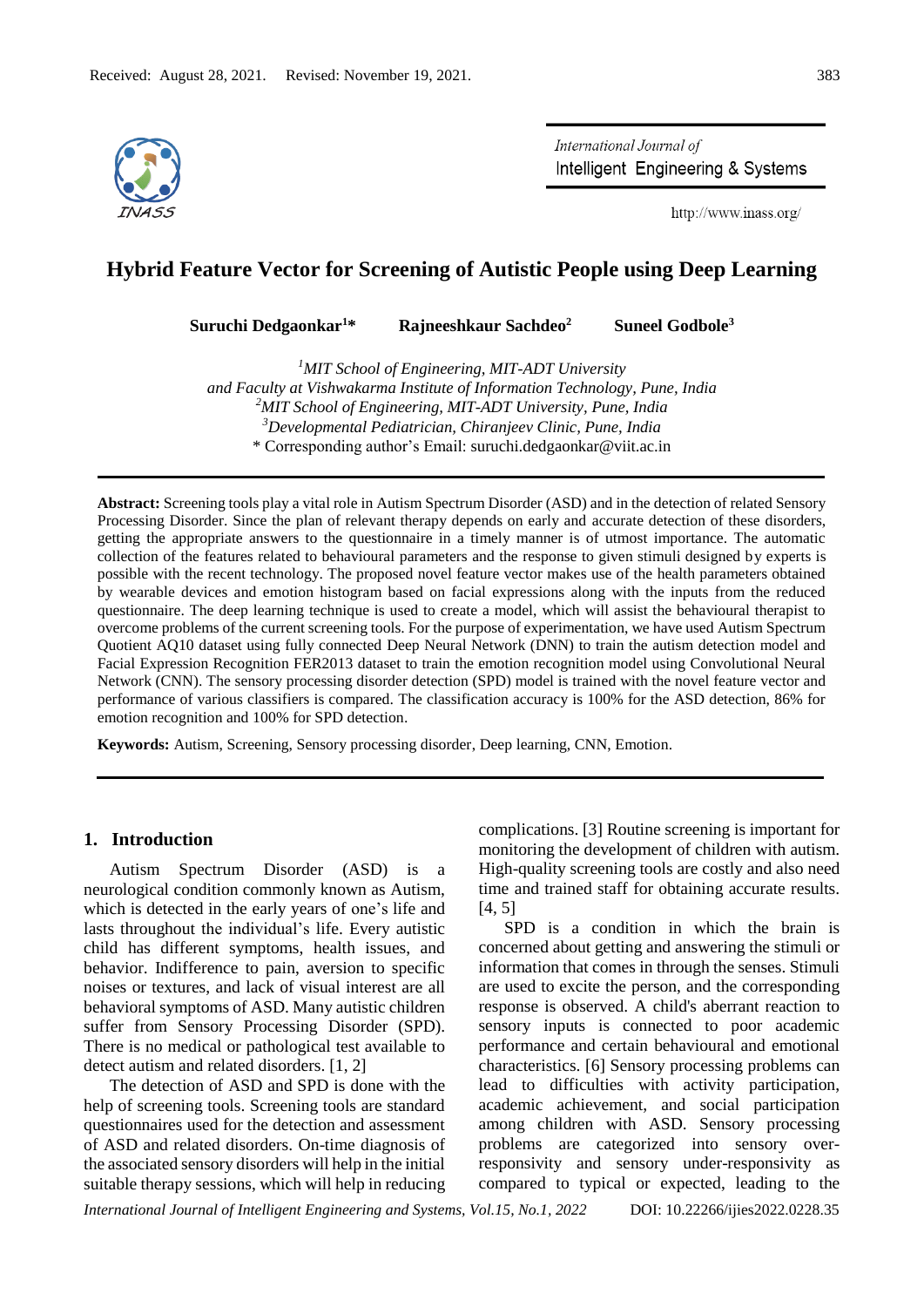children's physical and emotional health problems. [7, 8]

Many Asian and African countries have different cultures and socio-economic backgrounds where people have little knowledge of ASD and its symptoms. In the low and middle-income countries, easy approaches with less cost are required to detect disorders. The development of children is fast and overlaps the symptoms, making detection of ASD and SPD difficult. [9] For ethical, therapeutic and economic reasons, a thorough examination of the viability of sensory-based therapy for children with ASD is required.

The frameworks for sensory disorder diagnosis are not universally accepted and there is no claim for its accuracy. A clear scoring criterion is not available. The parents need to continuously observe and note their children's behavior and regularly communicate their observations to the therapists. The therapist must know and should have the expertise to relate these observations which proves beneficial in deciding the proper plan for therapy. [10]

The objectives of this paper are:

1. Detection of autism on AQ10 dataset using deep learning

2. Proposal of a new classification model for sensory processing disorder detection with the novel and hybrid feature vector consisting of the emotion histogram based on facial expression, sensor parameters related to stress and reduced sensory profile questionnaire answers.

The paper is structured as follows: in Section 2, various clinical tools for screening autism and sensory processing disorder are summarized. Section 3 explains the modelling techniques and the data used for experimentation purpose. In section 4, the proposed system is introduced to detect auditory and visual SPD. The experiments done are described in section 5 and the findings are outlined in section 6. Section 7 summarizes the conclusion and further research scope and the various issues and challenges faced during the research.

# **2. Related work**

Autism Diagnostic Observation Schedule (ADOS) is one of the most widely used tools for behavioural diagnosis. ADOS is a time-consuming behavioral test and questionnaire. Both parents and physicians would devote a considerable amount of time to behavioral exams and questionnaires. The authors developed classifiers using machine learning from two modules of the ADOS, one of the most widely used behavioral experiments. Their findings reinforce the idea that using machine learning software to test fewer symptoms will achieve high

levels of precision in autism risk prediction. The authors removed 8 parameters from ADOS and applied Machine Learning (ML) techniques. The findings have prompted efforts to enhance screeningbased tools for ASD diagnosis and online health interventions so that patients can receive treatment sooner than is now possible. [3, 5, 11] According to scientists, the ADTree performs almost perfectly in ASD detection, with a data-driven approach and ML algorithms on a reduced range of questions from ADOS. [12]

In another study, Q-CHAT-10 and AQ-10 datasets were used for ASD classification using various ML classifiers. The classification performance for Support Vector Machine (SVM) on Q-CHAT-10 and Adaboost on adult AQ-10 was best. [13]

For SPD diagnostic and therapeutic planning, the sensory profile is used to assess the child's sensory processing pattern in everyday scenarios and to highlight the sensory system's influence on functional performance based on sensory reactions and actions. The frequency, severity, and patterns of the behavior are focused on this diagnosis. Children are asked different questions, and behavioral observations are noted to complete the sensory profile. This can be achieved in several sessions. By incorporating touch sensitivity, taste/smell sensitivity, motion sensitivity, vision, auditory sensitivity, etc., the sensory overresponsivity score (SOR) is derived. [2]

Sensory processing disorder detection using a short sensory profile (SSP) is the shorter version of the sensory profile. [14] A lower SOR score indicates more significant difficulties on SSP, i.e., greater sensory over-responsivity. Therapists use a variety of approaches to improve constructive or reduce poor behavior and track strengths and weaknesses on a regular basis. It will be evident whether the child is developing in this manner.

With recent technologies, it is now possible to automatically capture features related to behavioral parameters and responses to given stimuli. The motor impairments of autistic people can also be used to differentiate between ASD and non-ASD. Participants were instructed to watch and then repeat a series of hand gestures. The activity was monitored with the motion sensors to record speed, trajectory and amplitude. 20 kinematic parameters were retrieved which were used in statistical histogram analysis and classification using SVM and Naïve bias. [15]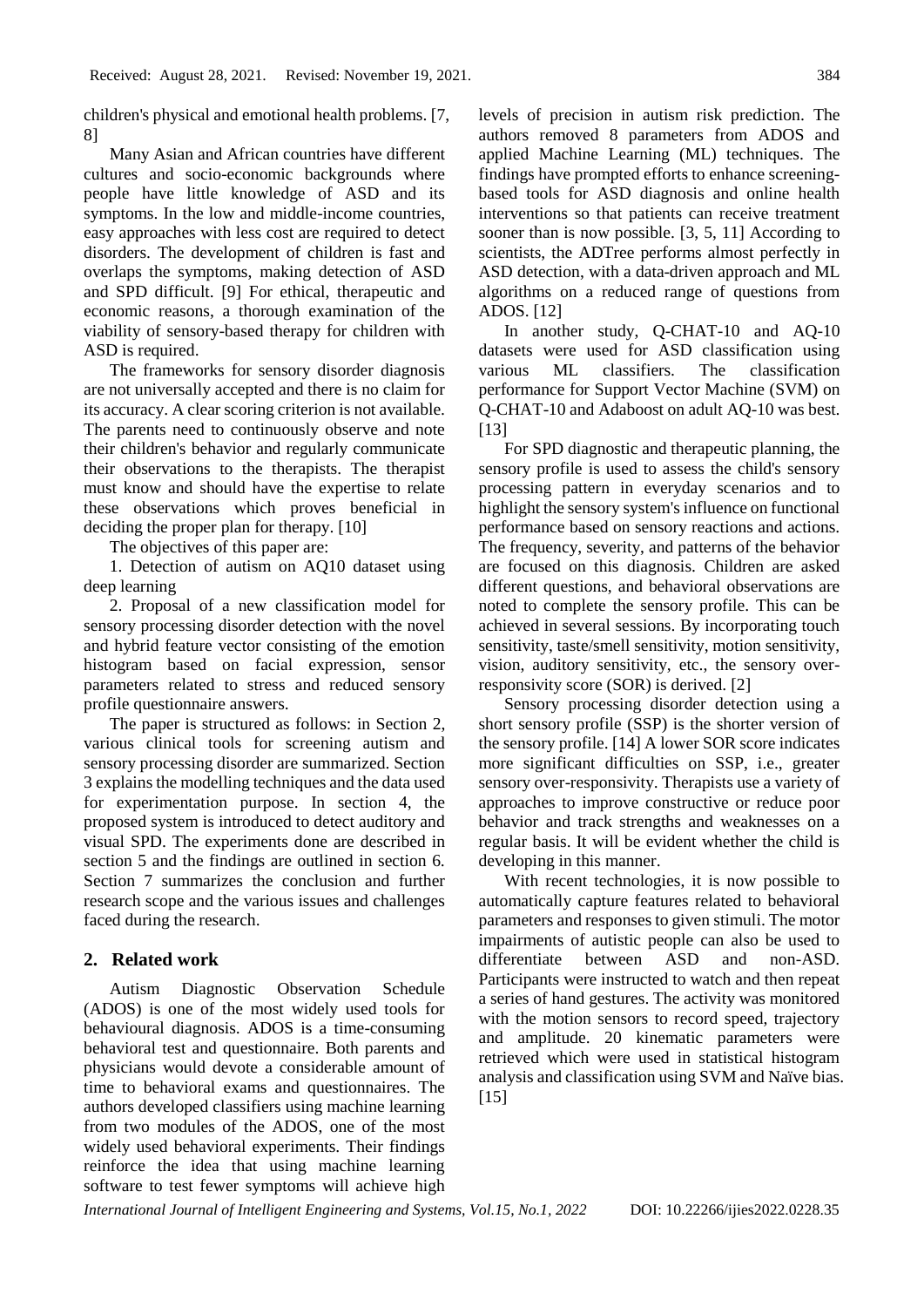|                | and SPD detection |                   |               |
|----------------|-------------------|-------------------|---------------|
| <b>Authors</b> | <b>Method</b>     | <b>Descriptio</b> | <b>Perfor</b> |
|                |                   | n                 | mance         |
| T.Akter,       | Autism            | Adaboost          | Accurac       |
| M.Satu,        | detection on      | is                | y:            |
| M.Khan,        | AQ10 data         | identified        | 97.20%        |
| M.Ali,         | using             | as the best       |               |
| S.Uddin,       | Adaboost,         | classifier        |               |
| P.Lio,         | FDA, C5.0,        | for child         |               |
| J.Quinn, and   | LDA, MDA,         | and adult         |               |
| M.Moni, 2019   | PDA, SVM          | AQ10              |               |
| $[13]$         | and CART          | dataset           |               |
| D. Wall.       | Autism            | ADTree            | Accurac       |
| J.Kosmicki,    | detection         | algorithm,        | y: 99%        |
| T.DeLuca,      | using             | Removed 8         |               |
| E.Harstad, and | ADTree            | questions         |               |
| V.Fusaro,      | algorithm on      | from              |               |
| 2012 [3]       | revised           | <b>ADOS</b>       |               |
|                | <b>ADOS</b>       | module1           |               |
| B.Li,          | Adult autism      | stereotyped       | NB:           |
| A.Sharma,      | identificatio     | , repetitive      | Accurac       |
| J.Meng,        | n based on        | motor             | y: 80%,       |
| S.Purushwalk   | 20 kinematic      | movement          |               |
| am, and        | characteristi     | captured          | SVM:          |
| E.Gowen,       | cs in             | and ML            | accuracy      |
| 2017 [15]      | movement          | used              | $: 86.7\%$ ,  |
|                | pattern using     |                   |               |
|                | Naïve bias        |                   |               |
|                | and SVM           |                   |               |
| C.Busso,       | <b>EEG</b>        | <b>EEG</b>        | Cost of       |
| Z.Deng,        | monitoring        | associated        | hardwar       |
| Z.Yildirim,    | + sensory         | to physical       | e and         |
| M.Bulut,       | simulation        | tasks.            | neural        |
| C.Lee,         | and Discrete      | Mood              | function      |
|                | Wavelet           |                   |               |
| A.Kazemzade    | Transform         | change is         | ing           |
| h, S.Lee,      | (DWT)             | monitored         | knowled       |
| U.Neumann      |                   | for ASD.          | ge            |
| and            |                   |                   |               |
| S.Narayanan,   |                   |                   |               |
| 2014 [16]      |                   |                   |               |
|                |                   |                   |               |
| S.Tomchek,     | Sensory           | Sensory           | Manual        |
| and W.Dunn,    | Profile and       | over-             | method.       |
| 2007 [14]      | Short             | responsivit       | Depends       |
|                | Sensory           | y score           | complet       |
|                | Profile           | (SOR) is          | ely on        |
|                | questionnair      | derived by        | observat      |
|                | es used.          | adding-           | ions          |
|                |                   | Tactile,          | done by       |
|                |                   | Taste/Smel        | parents.      |
|                |                   | 1.                | It is time    |
|                |                   | Movement,         | consumi       |
|                |                   | Visual/Aud        | ng.           |
|                |                   | itory             |               |
|                |                   | sensitivity.      |               |
| S.Dedgaonkar,  | Autism            | Performanc        | Autism        |
| R.Sachdeo,     | detection         | e of ML           | detectio      |
| and            | using DNN         | algorithms        | n-DNN         |
|                | on AQ10           |                   |               |

Table 1. Summary of methods used for autism detection and SPD detection

| S.Godbole,<br>2021 | and SPD<br>using Novel<br>feature<br>vector<br>(Reduced 5)<br>questions<br>based on<br>$SSP+PMF$<br>for emotions<br>on stimuli $+$<br>Body<br>temperature | is<br>compared<br>with DNN. | accuracy<br>$: 1.0$ and<br><b>SPD</b><br>detectio<br>n,<br>decision<br>tree<br>accuracy<br>:1.0 |
|--------------------|-----------------------------------------------------------------------------------------------------------------------------------------------------------|-----------------------------|-------------------------------------------------------------------------------------------------|
|                    | & heart rate)                                                                                                                                             |                             |                                                                                                 |

Researchers have collected and monitored electroencephalography (EEG) signals associated with the particular activity. EEG is a non-invasive and safe method to record brain's electrical activity. [16] Table 1 summarizes some of the methods used for autism detection and SPD detection.

Issues such as social deficits and behavioral inflexibility are considered to be linked to unusual sensory sensitivity. The majority of assessment instruments used by therapists in India are manual and based on a static questionnaire. The cost of many screening sessions is prohibitively expensive for most Indian parents. Since children develop at a high rate, early diagnosis and treatment of these conditions are critical as the problems can worsen day-by-day if they are not addressed. The available diagnostic processes are not cost-effective and are timeconsuming. Computational modelling of psychopathologies is one of the possible important actors in addressing heterogeneity and nonspecificity and better understanding these diseases' cognitive processes.

The present study describes the auditory and visual sensory processing condition in a chosen embodiment with a reduced questionnaire using automated features gathered with sensors and facial expressions of the child. The information on the human face also proves to be an important attribute for emotion recognition. Therefore, the number of assessment hours, resources, and efforts by clinical practitioners focus on the research. [17-19]

# **3. Datasets**

# **3.1 AQ10 dataset**

AQ10 dataset follows the short questionnaire by National Institute for Health Science (NHS). The AQ10 adult dataset contains 704 instances, and the AQ10 child dataset includes 292 cases with 21 attributes each. This dataset is used to train the autism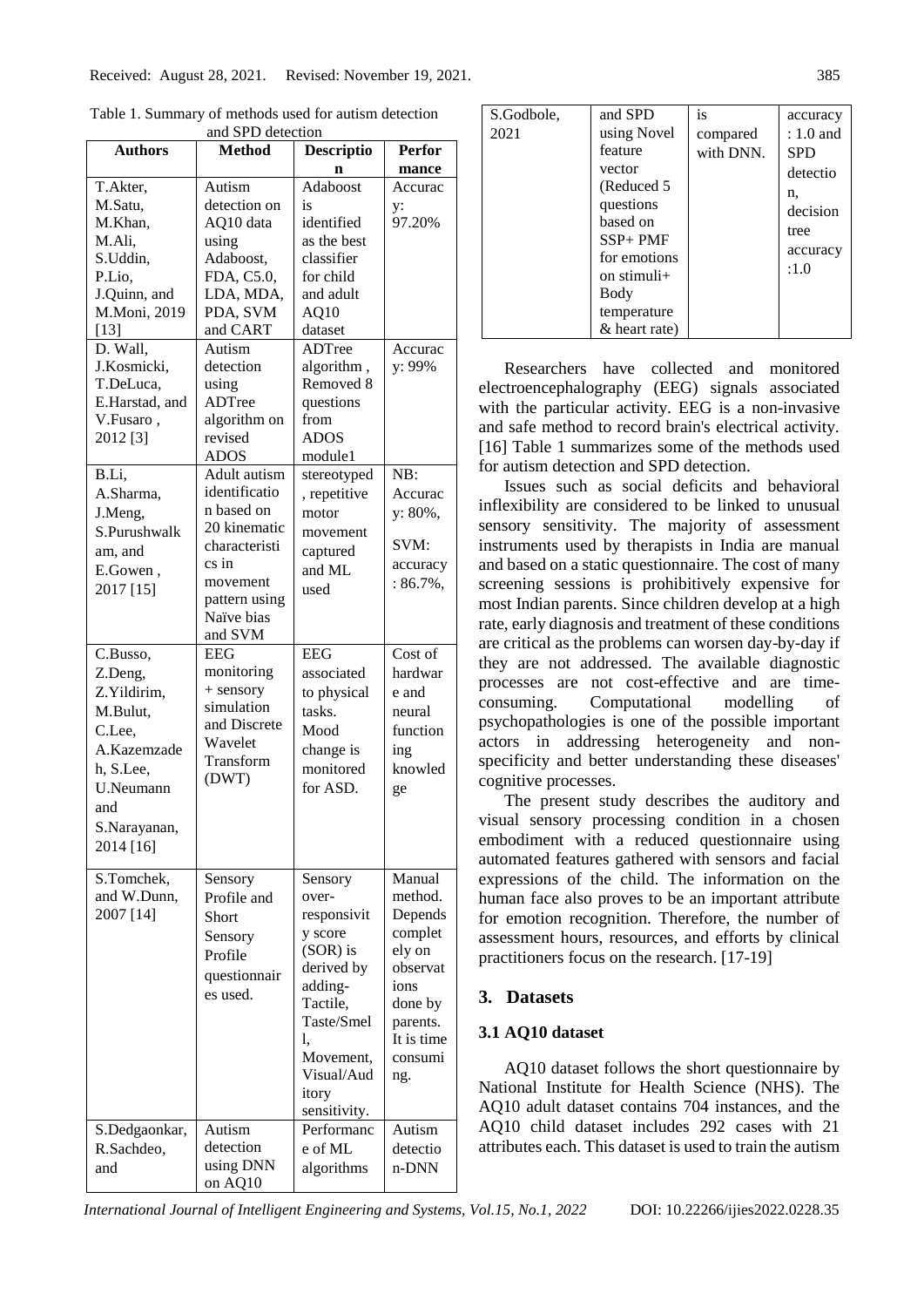| <b>Health</b> | <b>Typical</b> | Over-      | Under-     |
|---------------|----------------|------------|------------|
| parameter     | child          | responsive | responsive |
| Body          | 96.4 to        | 94.1 to    | $100.5$ to |
| temperature   | 100.4          | 96.3       | 104        |
| (°F)          |                |            |            |
| Heart rate    | 81 to 100      | 50 to 80   | 121 to 220 |
| (bpm)         |                |            |            |

Table 2. Significance of health parameters

detection module. Likewise, the AQ10 data for ten children are taken from the behavioral clinic for testing purposes. The questions are answered as TRUE/ FALSE, i.e., 1/0.

Little noises, focus on small visuals, tracking dialogues, activity sequencing, social or peer communication, discerning intentions, predicting emotions, and making friends are among issues included in the AQ10 children dataset. [12, 20]

## **3.2 Body sensors**

The stress-related health parameters, heart rate, and body temperature are collected during the session while audio and visual stimuli are portrayed. A smart watch is used for monitoring the heart beat and infrared thermometer to capture the body temperature. Table 2 shows the significance of stress-related health parameters. [7, 21, 22] ASD is characterized by hyper- and hypo-reactivity to sensory stimuli including sensory-dominated i.e. over-responsive and sensory-ignoring i.e. under-responsive behaviours. [15]

# **3.3 FER 2013 dataset**

The facial expression recognition dataset comprises 35,887 grayscale 48\*48 pixel pictures of faces. Angry, Disgust, Fear, Happy, Sad, Surprise, and Neutral are the seven categories. There are 28,709 instances in the training set. The 'emotion' column includes a number code for the emotion in the image, ranging from 0 to 6. For each image, the 'pixels' column contains a string enclosed by quotes. The contents of this string are pixel values in rowmajor order, separated by spaces. The aim is to predict the emotion column. [17]

Following are the emotion labels in the FER2013 face dataset: 0: 'Angry'; 1: 'Disgust'; 2: 'Fear'; 3: 'Happy'; 4: 'Sad'; 5: 'Surprise'; 6: 'Neutral' images.

## **3.4 Reduced short sensory profile (RSSP)**

The sensory profile by Winnie Dunn (1999) contains overall 125 questions from which 17 questions are related to auditory and visual processing. The short sensory profile (SSP) [14] includes 38 questions, out of which 11 are connected to auditory and visual processing. Our research concentrates only on auditory and visual sensory processing, and we have reduced the number of questions from 17 in SSP to only to 5. The other questions are replaced with the automatic value captured using wearable/ infrared sensors data and emotion histogram data generated from facial expressions during the screening session when the stimuli are portrayed. The RSSP questions are rate from 1 to 5. 1 stands for never, and 5 stands for always. The questions are:

- Q-1 Has trouble completing the task in case of noise around like radio, fan, refrigerator?
- Q-2 Appears not to hear what you say (ignores you)?
- Q-3 Enjoys strange noises and also makes noises?
- Q-4 Has a hard time finding objects in competing for the background?
- Q-5 Looks at things or people very closely or intensively?

# **3.5 Stimuli**

The audio and visual stimuli are the short videos having audios, which are created based on the therapist's inputs. The stimuli are portrayed to the child during screening. The positive stimuli comprise happy images like cartoons, soft toys, sunlight, and the pleasing music of chirping of the birds, nursery rhymes, etc. The negative stimuli contain dark images, horrifying animals, etc., disturbing sounds like a vacuum cleaner, dog barking, ambulance siren, old fan noise, etc. The dataset used for the experimentation is mentioned in Table 3.

## **4. Modelling techniques**

ASD detection is a binary classification problem with expected output class True and False. SPD classification is a ternary classification problem with

| <b>Dataset</b> | Use            | <b>Details</b>       |
|----------------|----------------|----------------------|
| $AQ-10$ -child | Autism         | <b>ASD</b> Screening |
| and AQ-10-     | detection      | dataset by Fadi      |
| adult          |                | Fayez Thabtah        |
|                | Training       |                      |
| FER 2013       | Emotion        |                      |
| dataset        | recognition    | Kaggle               |
|                | model          |                      |
| Body sensor    | To identify    | Smart watch and      |
| data           | stress level   | infrared sensor      |
|                | Contributes to |                      |
|                | audio/ visual  | Based on inputs      |
| <b>RSSP</b>    | sensory        | from SSP and         |
| information    | processing     | developmental        |
|                | disorder       | therapist            |
|                | detection      |                      |

Table 3. Datasets used for experimentation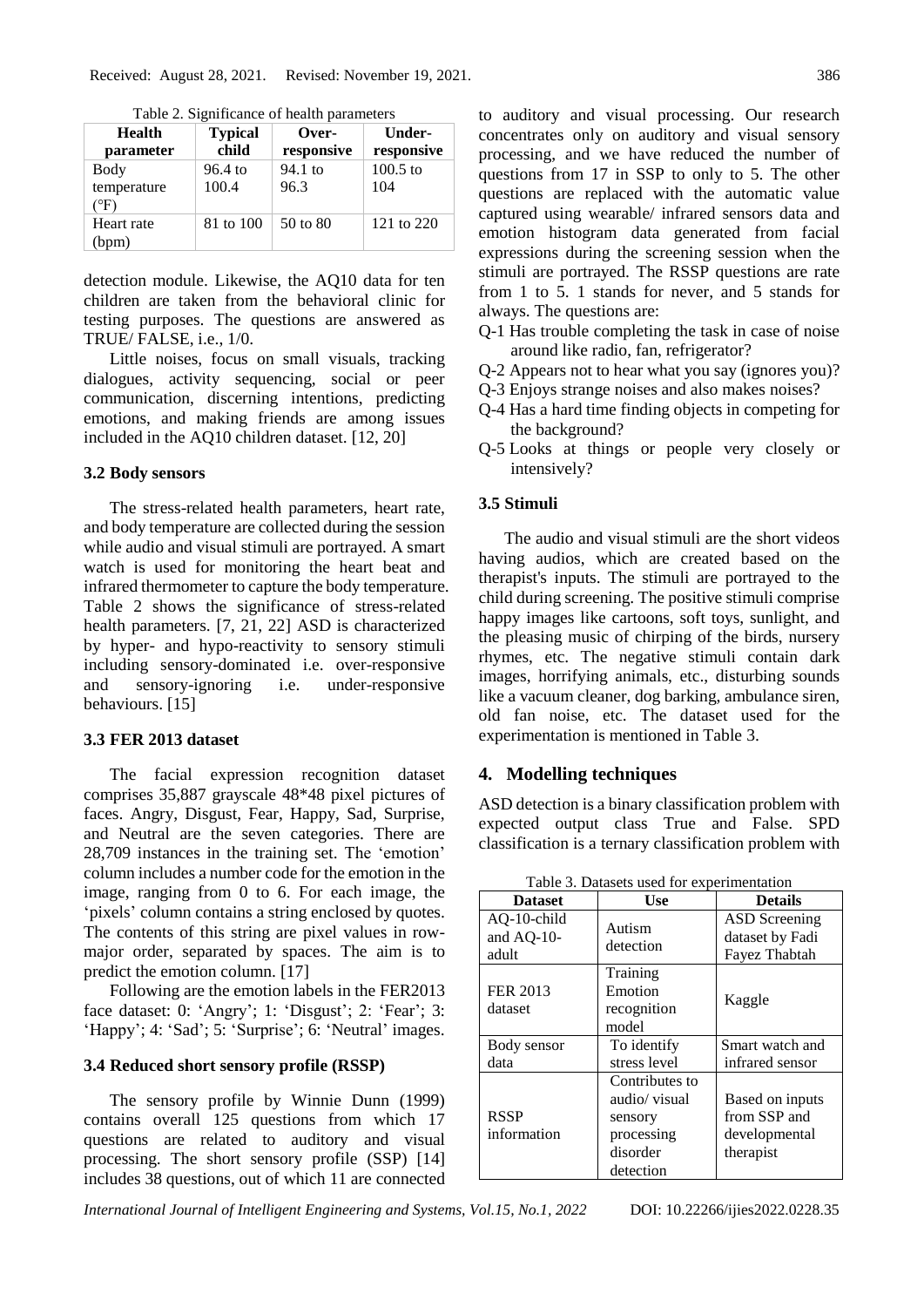expected output class as over-responsive, underresponsive and typical. The algorithms used for the classification are:

#### **4.1 Logistic regression**

Data is modelled using the sigmoid function. The sigmoid function produces a 'S' shaped curve that may be used to convert any real-valued integer to a value between 0 and 1. If the curve reaches positive infinity, the projected value of y will be 1 and if the curve reaches negative infinity, the projected value of y will be 0. If the sigmoid function returns a value more than 0.5, we may categorise the result as 1 or TRUE, and if it returns a value less than 0.5, we may categorise it as 0 or FALSE. [23]

$$
f(x) = p = \frac{1}{1 + e^{-\left(x\right)}}\tag{1}
$$

 $x (x_1, x_2, \ldots, x_n)$  is independent variable and  $f(x)$  or p is the probability.

#### **4.2 Linear discriminant analysis (LDA)**

LDA creates a new axis by combining two features to reduce variance and increase class distance between the two variables. LDA is primarily concerned with projecting features from higherdimensional space to lower-dimensional space. It assumes unimodal Gaussian likelihoods and thus parametric. [23]

### **4.3 k-nearest neighbor (k-NN)**

During the training phase, this method uses the complete dataset. It scans the complete training dataset for the k-most comparable examples whenever a prediction is needed for an unknown data item. Finally, the prediction is based on the data with the most comparable instance. It's a straightforward algorithm that stores all existing examples and categorises new ones using a similarity metric like Euclidean distance. The distance values are sorted in ascending order. The top k- rows of the sorted array are then chosen. The most common class of these rows is used to assign a class to the test point. [23-26]

Euclidean distance: 
$$
\sqrt{\sum_{i=1}^{k} (x_i - y_i)^2}
$$
 (2)

## **4.4 Decision tree**

Decision trees produce transparent decisions which can be understood by people clearly. Various decision tree techniques include ID3, C4.5, Classification and Regression Tree (CART), Chi-

$$
I_{\text{1}}\text{Gini} = 1-(\text{the probability of target "No")}^2-(\text{the probability of target "Yes")}^2\tag{3}
$$

## **4.5 Gaussian naïve Bayes**

The Bayes theorem calculates the probability of an event occurring given the probability of a previous event. When the features contain continuous values, it is employed. All of the characteristics are assumed to have a Gaussian distribution, or a normal distribution. Given the class variable y and the dependent feature vector  $x_1$  through  $x_n$ , Bayes' theorem establishes the following relationship. [24, 25]

$$
P(y|x_1, x_n) = \frac{P(x_1|y)P(x_2|y)...P(x_n|y)P(y)}{P(x_1)P(x_2)...P(x_n)}
$$
(4)

#### **4.6 Support vector machine (SVM)**

Multiple continuous and categorical variables can be handled using SVM. In an ideal hyperplane, an SVM model is a multidimensional spatial representation of discrete classes. SVM generates the hyperplane repeatedly in order to reduce the error. SVM's purpose is to partition datasets into classes such that a maximum marginal hyperplane may be found. SVM is good for issues with multiple dimensions that aren't linearly separable. Several key parameters need to be set correctly viz. SVM type, SVM kernel type, gamma, degree, nu etc. [24-26]

#### **4.7 Artificial neural network (ANN)**

ANN sequentially creates high-level features using successive layers. Deep learning is a subset of a wider family of ANN-based machine learning algorithms. [27, 28] To perform the tasks like classification and detection, the use of representation learning, which is a technique that allows machines to discover relationships from raw data, is beneficial. It's the capacity to discover hidden relationships in data without imposing any fixed ones. ANNs can model non-linear and complex relationships and work with incomplete knowledge. They are fault tolerant and have parallel processing capability. ANNs are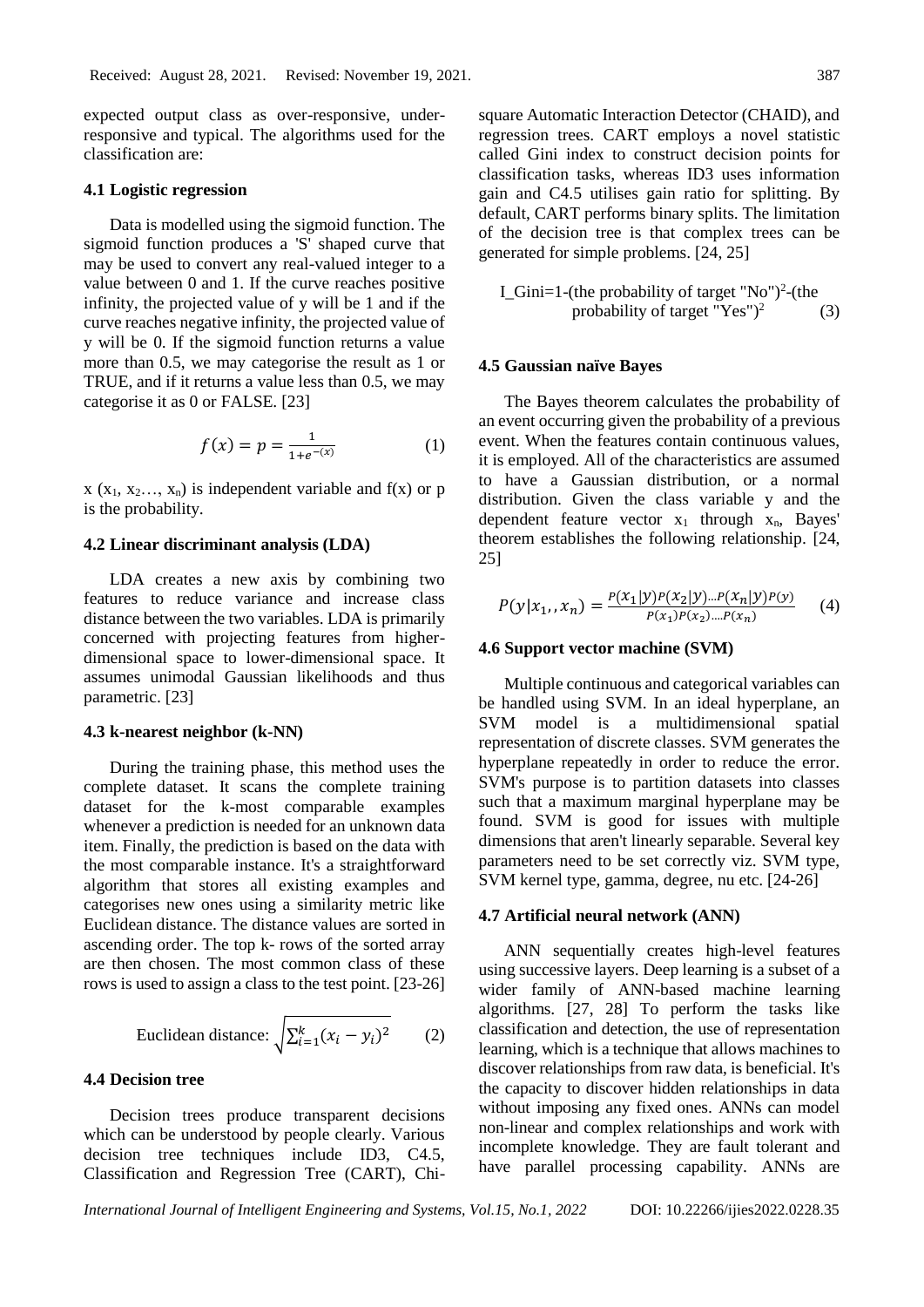networks of artificial neurons that accept input, merge it with their internal state and an optional threshold using activation function, and return using an output function. Weight is assigned to each connection that represents its relative importance.

Deep learning is an area of machine learning algorithm that uses many layers to extract higher-level functionality from raw input. [29, 30] Lower layers of image processing, for example, may identify edges, whereas higher layers may identify human-relevant concepts like numbers, letters, or faces. [31]

An artificial neuron is a function  $f_i$  of the input x  $= x_1, \ldots, x_n$  weighted by a vector of connection weights  $w_j = (w_{j,1}, \ldots, w_{j,d})$ , completed by a neuron bias  $b_j$ . It is associated with an activation function ( $\emptyset$ ). Activation functions (AFs) are used in DL architectures to perform various computations between the hidden layers and the output layers. These AFs are transition functions added to the linear model outputs to produce transformed non-linear results that can be processed further. [31, 32]

$$
y_j = f_j(x) = \emptyset \left( (w_j, x) + b_j \right) \tag{5}
$$

The logistic function, also known as the sigmoid activation function, has long been a standard activation function for neural networks. The function's input is converted to a value between 0.0 and 1.0. Inputs that are significantly greater than 1.0 are converted to 1.0, and inputs considerably smaller than 0.0 are snapped to 0.0. The sigmoid function is represented with:

$$
\emptyset(x) = \frac{1}{1 + e^{-x}}\tag{6}
$$

The softmax (optimization) function is mainly used to adapt the performance of neural networks between 0 and 1. It is used to denote the network output's "probability" of certainty. The normalization is determined by dividing the evaluated output's exponential value by the number of all potential outputs' exponential values.

$$
\sigma\left(\frac{1}{z}\right)_i = \frac{e^{z_i}}{\sum_{j=1}^k e^{z_j}}\tag{7}
$$

#### **4.8 Convolutional neural network (CNN)**

CNN is a popular AI technique for image recognition, which utilizes a receptive field to extract every component of the input image. There are three types of layers in the CNN architecture: convolution, pooling, and fully connected. With multiplication or another dot product, the sequence of convolutional



Figure. 1 Block diagram of the proposed system



Figure. 2 Fully connected DNN model applied for Autism Detection on AQ10 dataset

layers convolves. A Rectified Linear Unit (ReLU) layer is typically used as the activation function, followed by pooling layers, fully connected layers, and normalisation layers. [27, 29, 30] Weight sharing decreases the number of free parameters, cutting memory needs and allowing the training of bigger, more powerful networks. The details of the CNN model used in this research are discussed in the proposed system. Large amount of training data is required to avoid overfitting in CNN. [31]

### **5. The proposed system**

The proposed system, as illustrated in Figure. 1, consists of the following modules. Autism detection is done with the help of AQ10 dataset.

#### **5.1 Autism detection module**

The behavioral therapists create the AQ10 dataset after parent interaction and child observation. Machine learning algorithms are useful if the dataset is available. Fig. 2 shows the dense model applied for Autism Detection on the AQ10 dataset.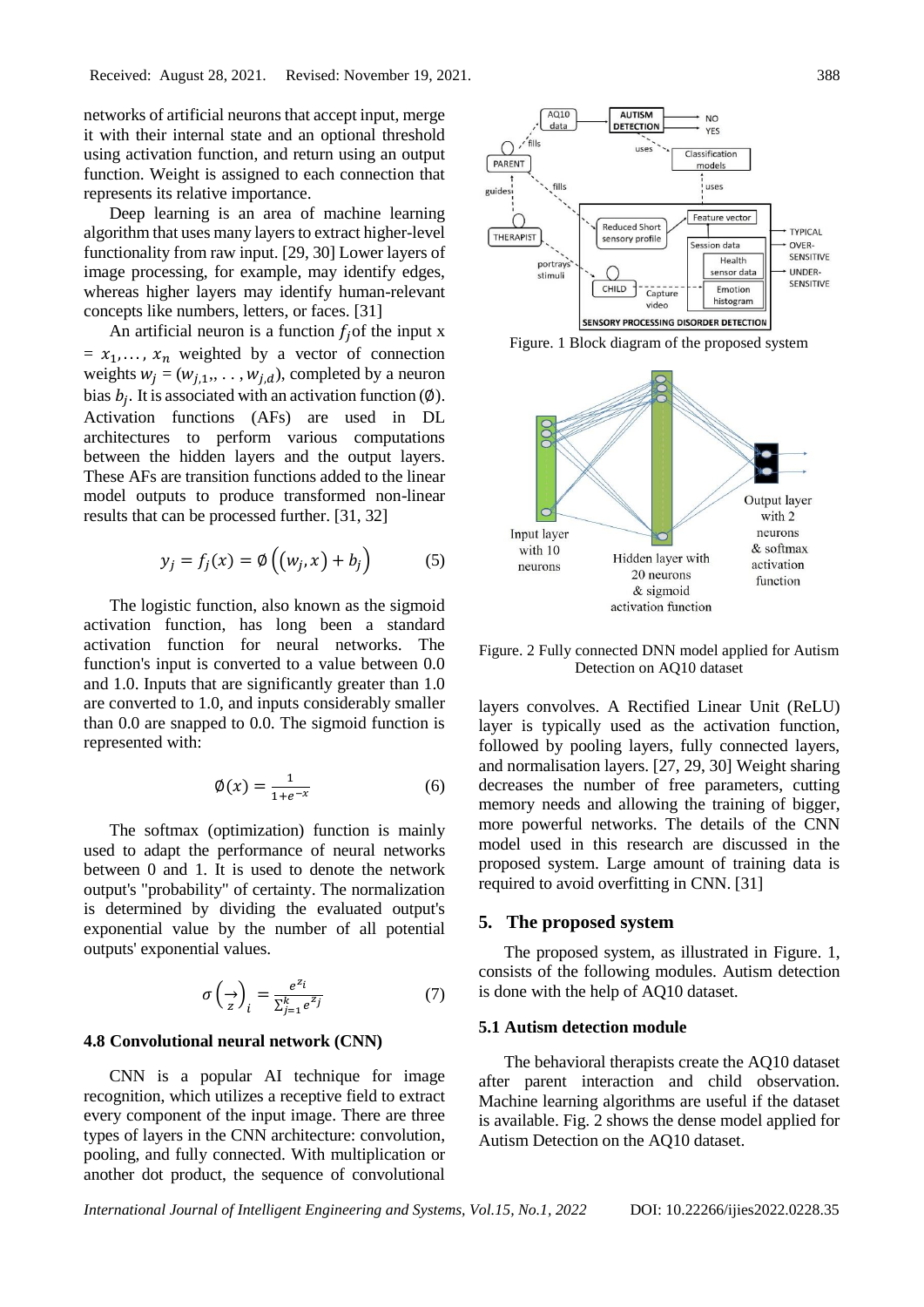Received: August 28, 2021. Revised: November 19, 2021. 389

### **5.2 Stimuli for SPD**

Stimuli are input to senses of children which cause the response. Stimuli are portrayed to children to check their reactions for the same. Stimuli are created by considering the questions in the sensory profile by Winnie Dunn and consulting with behavioral therapists.

The visual stimuli collected are very dark background images and bright images. These images are a collection of various sharp and extreme colors. Many autistic patients get triggered by such colors or images or cannot perceive the images or colors like ordinary people.

Similarly, the audio stimuli can be created with loud noises like vacuum cleaner, dog barking, hairdryer, car driving, old fan, and siren. It also includes strange noises, the sound of a radio tuning and refrigerator sound. These are our typical sounds in daily life with various frequencies and pitches that the autistic patient can be sensitive to or behave weirdly.

## **5.3 Health sensor data**

A combination of wearable sensors is used to collect the values of health parameters of the child at the very instant when he reacts to the stimuli. The heart rate and temperature of the body are recorded when different stimuli are given to the autistic person to analyze the body parameter changes. Many children with autism oppose to wear any accessories like a pulse meter. Use fabric sensors or smart watches to collect body parameters would be recommended. Use of infrared thermometers to remotely collect temperature is possible too.

### **5.4 Emotion histogram generation module**

The training to the facial expression recognition module is done using FER 2013 dataset. The facial images in the dataset are stored as 48x48 pixels along with the emotion code. [33, 34]





Table 4. Network architecture used for CNN

| La<br>yer<br>No.                                                                              | <b>Dataset</b>                                     | <b>Source</b>          | Total<br>para<br>meter<br>S |  |  |
|-----------------------------------------------------------------------------------------------|----------------------------------------------------|------------------------|-----------------------------|--|--|
| 1                                                                                             | Convolution 1                                      | (None, 46, 46, 32)     | 320                         |  |  |
| $\overline{2}$                                                                                | Convolution <sub>2</sub>                           | (None, 46, 46, 32)     | 9248                        |  |  |
| 3                                                                                             | Batch_normalization<br>1                           | (None, 46, 46, 32)     | 128                         |  |  |
| 4                                                                                             | Max_pooling_1                                      | (None, 23, 23, 32)     | 0                           |  |  |
| 5                                                                                             | Dropout_1                                          | (None, 23, 23, 32)     | 0                           |  |  |
| 6                                                                                             | Convolution <sub>_3</sub>                          | (None, $23, 23, 64$ )  | 18496                       |  |  |
| 7                                                                                             | Batch_normalization<br>$\mathfrak{D}$              | (None, 23, 23, 64)     | 256                         |  |  |
| 8                                                                                             | Max_pooling_2                                      | (None, $11, 11, 64$ )  | 0                           |  |  |
| 9                                                                                             | Dropout_2                                          | (None, $11, 11, 64$ )  | 0                           |  |  |
| 10                                                                                            | Convolution _4                                     | (None, 11, 11,<br>128) | 73856                       |  |  |
| 11                                                                                            | Batch_normalization<br>(None, 11, 11,<br>128)<br>4 |                        | 512                         |  |  |
| 12                                                                                            | Max_pooling_3                                      | (None, 5, 5, 128)      | 0                           |  |  |
| 13                                                                                            | Dropout_3                                          | (None, 5, 5, 128)      | 0                           |  |  |
| 14                                                                                            | Convolution _5                                     | (None, 5, 5, 256)      | 29516<br>8                  |  |  |
| 15                                                                                            | Batch_normalization<br>6                           | (None, 5, 5, 256)      | 1024                        |  |  |
| 16                                                                                            | Max_pooling_4                                      | (None, $2, 2, 256$ )   | 0                           |  |  |
| 17                                                                                            | Dropout_4 (Dropout)                                | (None, 2, 2, 256)      | 0                           |  |  |
| 18                                                                                            | Flatten_1                                          | (None, 1024)           | 0                           |  |  |
| 19                                                                                            | (None, 256)<br>Dense 1                             |                        | 26240<br>0                  |  |  |
| 20                                                                                            | Dropout_5                                          | (None, 256)            | 0                           |  |  |
| 21                                                                                            | Dense_2                                            | (None, 128)            | 32896                       |  |  |
| 22                                                                                            | Dense 3                                            | (None, 64)             | 903                         |  |  |
| Total parameters: 6,95,207<br>Trainable parameters: 6,94,247<br>Non-trainable parameters: 960 |                                                    |                        |                             |  |  |

The CNN model for face emotion recognition is shown in Fig. 3, TensorFlow was used to implement the CNN in a clustered CPU processing environment. The end-to-end algorithm was written in Python 3.8. The CNN was made up of five 2D convolution layers with a 3x3 kernel and four max-pooling layers with a stride of 2. To avoid overfitting, each layer was regularised with a dropout of 0.5. Each of the convolutional layers was activated with ReLU. The parameters were mixed to integrate the feature vectors in the following three layers, which were fully connected. To produce the expected emotion output, the last fully connected layer was employed with soft-max activation.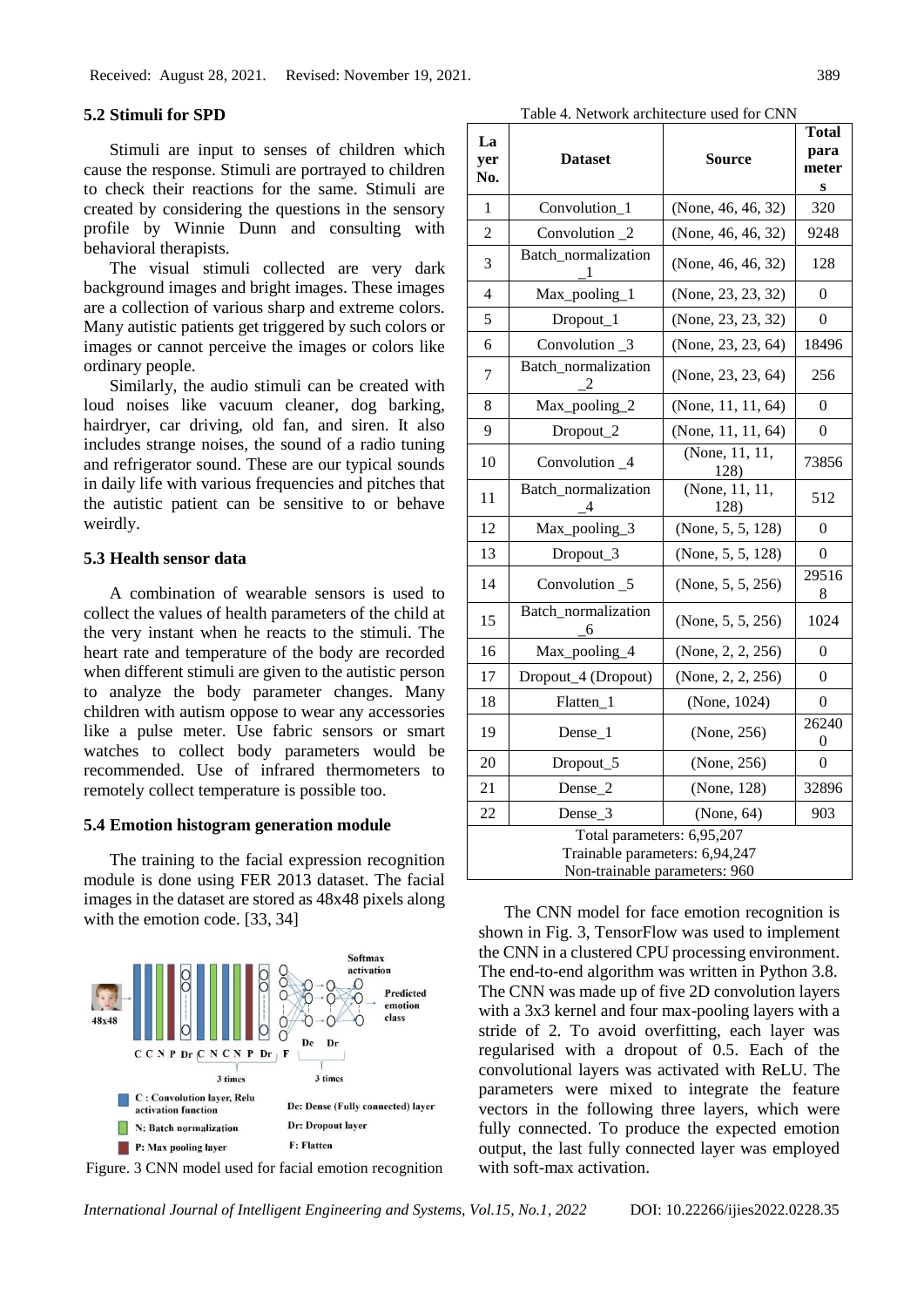

Figure. 4 Feature vector for sensory processing disorder detection

In machine learning, optimizers are used to finetune the parameters of a neural network in order to reduce the cost function. Due of the unbalanced training dataset, a weighted cross-entropy with suitably adjusted weights for the positive class was utilised as the loss function. We utilised the Adam optimizer, which has the benefit of keeping an exponentially declining the average of previous gradients, much like momentum. Table 4 contains the specifics of the network architecture employed in the model. [17, 22, 35, 36]

# **5.5 Feature vector**

The combined dataset is created, which contains body temperature, pulse rate, emotion histogram and RSSP. Fig. 4 represents the novel hybrid feature vector for sensory processing disorder detection.

#### **5.6 Pattern recognition**

Machine learning and deep learning models trained with the feature vector of normal children of same age is used to find the pattern of emotions for particular stimuli.

### **5.7 System architecture**

The detailed system architecture is shown in Fig. 5.

- Step1: The identification of child with autism is made based on the AQ10 trained deep learning model.
- Step2: Standard audio and visual stimuli based on sensory profile questionnaire and expert suggestions are portrayed.
- Step3: Capture the video of facial expression during the session. This video is input to the facial emotion recognition model trained with the FER2013 dataset.
- Step4: Capture the stress-related health parameters during the session using a heart rate sensor and thermometer.



Step4: The system architecture as specified in Figure. 5 shows that the generation of the benchmark dataset is done according to the feature vector

- shown in the figure. Step5: A classification model is created by applying various Machine Learning (ML) and Deep Learning (DL) algorithms. Thus, the trained model is generated for identifying the auditory or visual sensory disorder.
- Step6: Classification is done on the test data in a realtime environment.

## **6. Results**

# **6.1 Autism detection**

To classify autistic and non-autistic people, we have applied various ML techniques to the AQ10 dataset. For the adult AQ10 and child AQ10 datasets, the accuracy and standard deviation areas are listed in Table 5. Figure. 6 and 7 show the box plots of the total classification accuracy for the six classifiers studied. The k-fold cross-validation for value of k as 10 is used to improve the algorithm performance. There were statistically significant differences between distributions of the total accuracy. It is observed that SVM gives better classification accuracy with a small standard deviation for both datasets.

A deep neural network using the dense model of fully connected layers with sigmoid activation and softmax optimization was applied on the same AQ10 datasets. A comparison is made with SVM.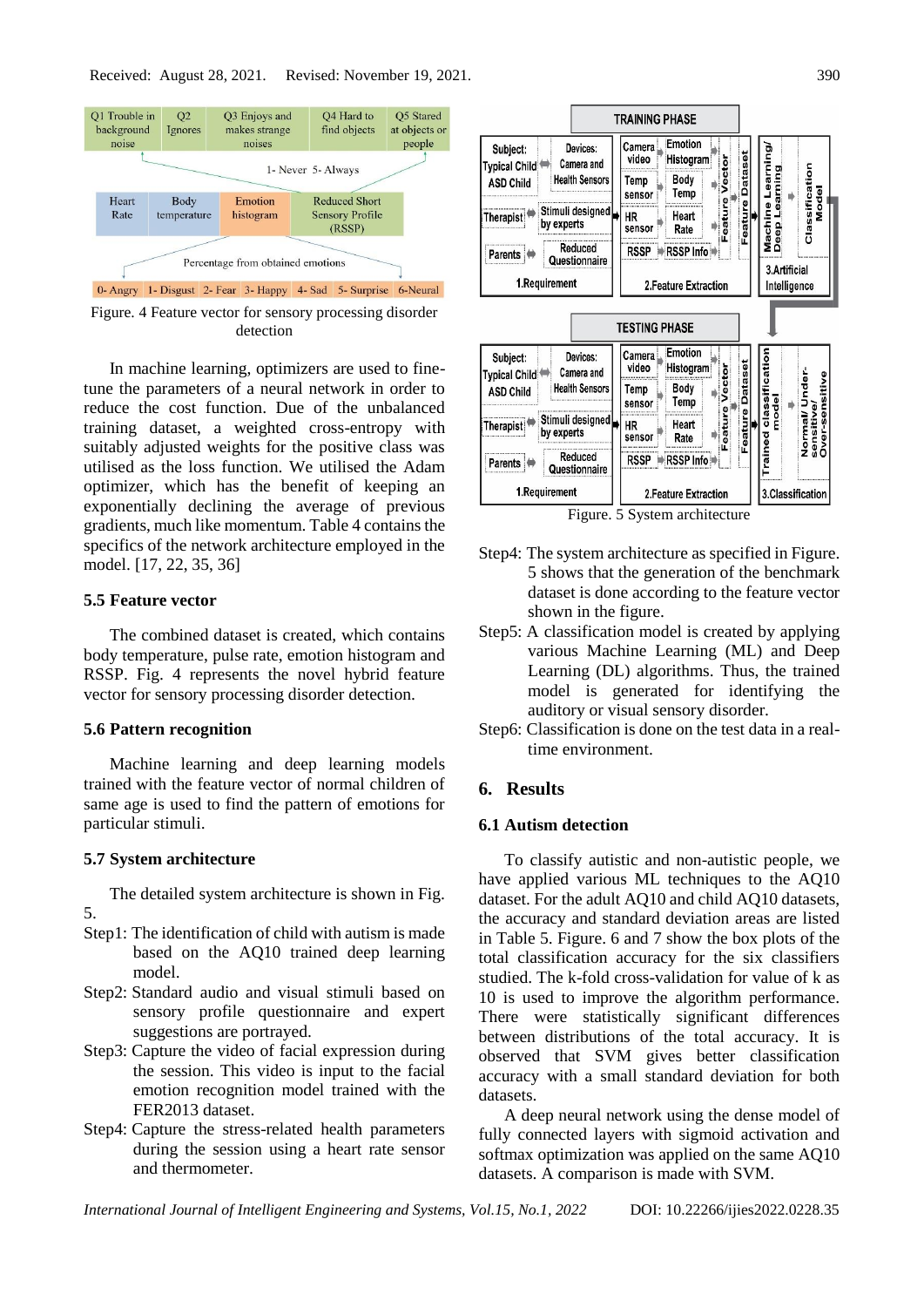Table 5. Results of ML classifiers for autism detection

|                 |               | adult AQ10       | child AQ10       |                |  |
|-----------------|---------------|------------------|------------------|----------------|--|
|                 |               | dataset Accuracy | dataset Accuracy |                |  |
| Algorithm       |               | <b>Standar</b>   | Mean             | <b>Standar</b> |  |
|                 | Mean          | d                |                  | d.             |  |
|                 |               | deviatio         |                  | Deviati        |  |
|                 |               | n                |                  | on             |  |
| Linear          | 0.98080       | 0.02005          | 0.94595          | 0.06779        |  |
| regression      | $\mathcal{L}$ |                  | $\mathfrak{D}$   |                |  |
| LDA.            | 0.95392       | 0.03045          | 0.95095          | 0.06604        |  |
|                 |               | 4                | $\mathfrak{D}$   | 5              |  |
| k-nearest       | 0.97184       | 0.02616          | 0.91142          | 0.06650        |  |
| neighbour       | 4             | $\mathfrak{D}$   | 9                | 3              |  |
| <b>Dicision</b> | 0.95139       | 0.03180          | 0.86333          | 0.09374        |  |
| tree            | 6             | 5                | 3                | 5              |  |
| (CART)          |               |                  |                  |                |  |
| Gaussian        | 0.96543       | 0.02814          | 0.88214          | 0.09569        |  |
| naive bias      | 3             |                  | 3                |                |  |
| <b>SVM</b>      | 0.97439       | 0.02808          | 0.95595          | 0.04557        |  |
|                 |               |                  | 2                | 8              |  |



Figure. 6 Performance of ML classifiers for Adult AQ10 dataset



Algorithm Comparison

Figure. 7 Performance of ML classifiers for Child AQ10 dataset

Table 6. Results of SVM and fully connected deep learning model for autism detection

| <b>Datas</b><br>et | <b>Classi</b><br>fier | Cla<br>SS | Acc<br>urac<br>y | <b>Prec</b><br>ision | $f1-$<br>scor<br>e | sup<br>por<br>t |
|--------------------|-----------------------|-----------|------------------|----------------------|--------------------|-----------------|
| Adult              | <b>SVM</b>            | 0         | 0.97             | 0.97                 | 0.99               | 230             |
| AQ10               |                       | 1         | 0.97             | 1.00                 | 0.97               | 106             |
| datase             | Deep                  | $\Omega$  | 1.00             | 1.00                 | 1.00               | 230             |
| t                  | learni<br>ng          | 1         | 1.00             | 1.00                 | 1.00               | 106             |
| Child              | <b>SVM</b>            | $\Omega$  | 0.96             | 1.00                 | 0.97               | 48              |
| AQ10               |                       | 1         | 0.96             | 0.93                 | 0.96               | 40              |
| datase<br>t        | Deep                  | $\theta$  | 1.00             | 1.00                 | 1.00               | 48              |
|                    | learni<br>ng          | 1         | 1.00             | 1.00                 | 1.00               | 40              |

Table 6 shows the performance of both models. The obtained validation accuracy of 1 was obtained. Also, the test data of 10 children was input for testing, and we received the test accuracy of 1. The accuracy obtained by Tania Akter and others [13] was 0.97 for the same AQ10 dataset. This DNN classifier for autism detection is one of the research contribution.

#### **6.2 Sensory processing disorder detection**

The short sensory profile questionnaire data and some observations given by the developmental therapist for six children S1, S2, S3, S4, S5 and S6 for auditory and visual processing are shown in the Table 7. It is observed that the profile is completely based on the observations done by the parents. But families are mostly engaged in the daily activities which makes it difficult to note down and convey the observations correctly at the time of screening. Also, a lot of processing needs to be done after the profile is filled properly so that appropriate therapy sessions are initiated. Screening is done multiple times during the therapy sessions to check whether the therapy is helping the child or not. This needs expertise, time and efforts of the developmental therapist. Also, the parents or the caregivers must be continuously engaged to observe the child's behaviour in every situation so that the sensory profile score will be perfect.

The proposed system represented in Fig. 1 and Fig. 5 will support the developmental therapists with reduced set of 5 questions and automatic collection of parameters related to the behaviour of the child. The video captured while portraying particular audio/ visual stimuli is processed, and an emotion histogram is generated by identifying the emotion using facial expression and health parameters related to stress.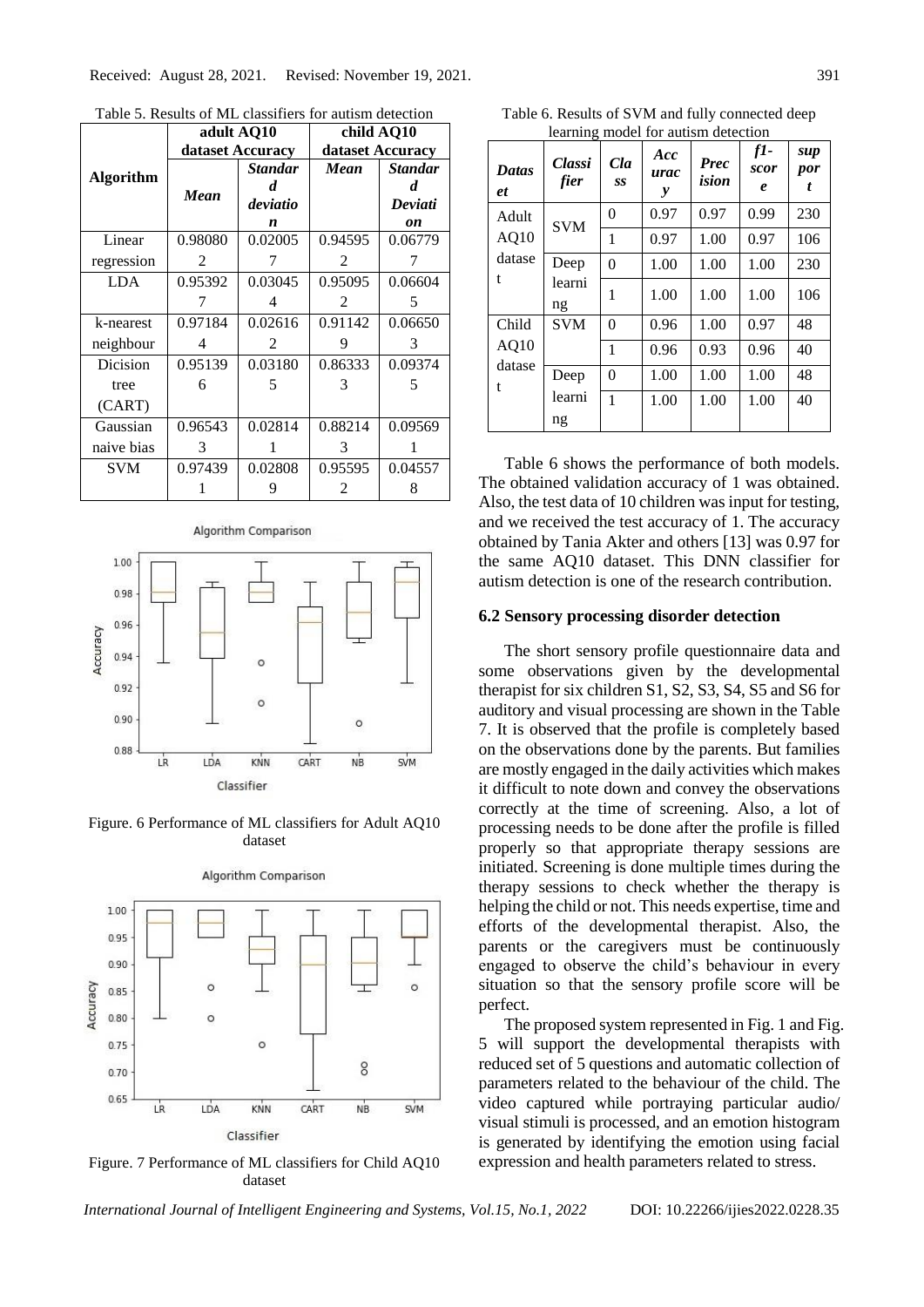Table 7. Emotion count from the video captured during

| screening      |             |    |                |                |                |    |                |                |    |
|----------------|-------------|----|----------------|----------------|----------------|----|----------------|----------------|----|
| Sa             | Dur         | A  | <b>Dis</b>     | Fe             | Ha             | Sa | Su             | <b>Ne</b>      | Т  |
| mp             | atio        | ng | gus            | ar             | ppy            | d  | rp             | ut             | ot |
| le             | $\mathbf n$ | ry | $\mathbf{t}$   |                |                |    | ris            | ra             | al |
|                | (sec)       |    |                |                |                |    | e              | 1              |    |
| S <sub>1</sub> | 33          | 4  | $\overline{0}$ | 5              | 115            | 21 | 48             | 55             | 24 |
|                |             |    |                |                |                |    |                |                | 8  |
| S <sub>1</sub> | 65          | 1  | $\theta$       | $\overline{2}$ | 52             | 89 | 4              | 17             | 32 |
|                |             |    |                |                |                |    |                | 5              | 3  |
| S <sub>1</sub> | 71          | 31 | $\overline{0}$ | 1              | 151            | 34 | $\mathbf{1}$   | 10             | 32 |
|                |             |    |                |                |                |    |                | 2              | 0  |
| S <sub>2</sub> | 165         | 10 | 0              | 12             | 10             | 61 | 7              | 60             | 16 |
|                |             |    |                |                |                |    |                |                | 0  |
| S <sub>2</sub> | 130         | 19 | $\overline{0}$ | 8              | $\overline{4}$ | 14 | 7              | 19             | 24 |
|                |             |    |                |                |                |    |                | $\overline{2}$ | 4  |
| S <sub>3</sub> | 186         | 4  | $\theta$       | 5              | 9              | 27 | $\overline{2}$ | 66             | 11 |
|                |             |    |                |                |                |    |                |                | 3  |



Figure. 8 Validation accuracy for CNN model

The emotion count for three children is collected. The CNN model is trained using the FER2013 dataset and tested on the eight videos of 3 clinical samples. The training and validation accuracy and loss of the CNN model for 30 epochs are observed. Validation Accuracy is 86% after 30 epochs. Also, on the clinical data, Test Accuracy is 86%. The videos were captured during the screening session as a response to the portrayed audio and visual stimuli and the data of ASD child faces was created. We trained the CNN model with this dataset of ASD faces.

The CNN model is trained with the split of 90% train data and 10% validation data. The training and validation accuracy are shown the Fig. 8.

Table 8 shows the performance analysis obtained by the facial emotion recognition module using the trained CNN model. The model's performance concerning the predictive precision, recall, f1-score, and support are shown in the table. High precision to correctly identify the children with a sensory disorder

Table 8. Performance analysis of emotion recognition

|                | model           |                |      |       |               |  |
|----------------|-----------------|----------------|------|-------|---------------|--|
| <b>Emotion</b> |                 | Preci<br>Recal |      | $f1-$ | <b>Suppor</b> |  |
|                |                 | sion           | ı    | scor  | t             |  |
|                |                 |                |      | e     |               |  |
| $\theta$       | Angry           | 0.74           | 0.83 | 0.78  | 165           |  |
| 1              | Disgust         | 0.2            | 0.3  | 0.2   | 41            |  |
| $\mathfrak{D}$ | Fear            | 0.81           | 0.51 | 0.63  | 123           |  |
| 3              | Happy           | 0.88           | 0.98 | 0.93  | 669           |  |
| $\overline{4}$ | Sad             | 0.90           | 0.90 | 0.90  | 516           |  |
| 5              | Surprise        | 0.72           | 0.81 | 0.77  | 159           |  |
| 6              | Neutral         | 0.96           | 0.89 | 0.92  | 323           |  |
| <b>Test</b>    |                 | 0.75           | 0.75 | 0.73  | 1996          |  |
|                | $accuracy=0.86$ |                |      |       |               |  |



Figure. 9 Emotion pattern for 6 samples

and high recall is expected not to miss any case in the sensory disorder detection. Thus, the f1-score, which is the harmonic mean of precision and recall, is essential as it considers both the metrics by giving the same weightage.

The histograms for emotions are generated in various scenarios when audio and visual stimuli are portrayed. The percentage of emotions from the obtained emotion count is calculated. The mood swings can be monitored using these histograms easily as compared to EEG method in [16].

As shown in Fig. 9, the obtained emotion pattern will give clear intimation to the therapist regarding the expected emotions and observed emotions for a particular type of stimulus. The features collected using different sensors and videos captured during the session while stimuli designed by experts are portrayed will help the therapist get a clear knowledge about the child's behavior in various situations. This will help them to start the appropriate therapy. The obtained results show that the deep learning and CNN models are useful for autism detection and getting knowledge about the child's behaviour in various day-to-day situations.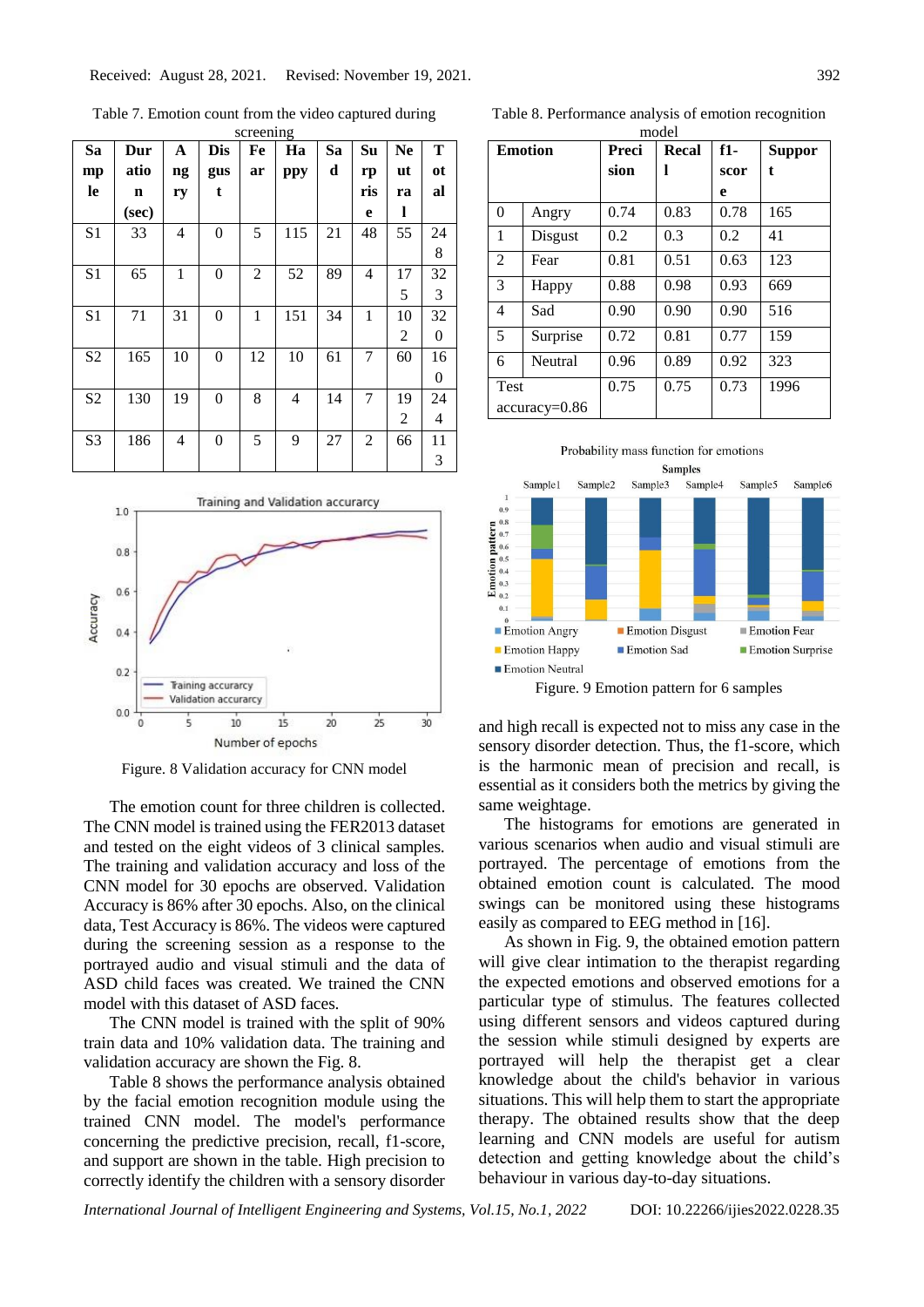| <b>Algorithm</b>       | <b>Accurac</b> | <b>Precisio</b> | Recal | RoC   |
|------------------------|----------------|-----------------|-------|-------|
|                        | у              | n               | l     | value |
| Linear<br>regression   | 1.0            | 1.0             | 1.0   | 0.96  |
| <b>LDA</b>             | 1.0            | 1.0             | 1.0   | 1.0   |
| k-nearest<br>neighbour | 0.87           | 0.84            | 0.87  | 0.91  |
| Dicision               | 1.0            | 1.0             | 1.0   | 1.0   |
| Gaussian<br>naive bias | 1.0            | 1.0             | 1.0   | 1.0   |
| <b>SVM</b>             | 1.0            | 1.0             | 1.0   | 1.0   |
| <b>DNN</b>             | 0.94           | 0.97            | 0.96  | 1.0   |
| <b>ANN</b>             | 0.97           | 0.95            | 0.97  | 1.0   |

Table 9. Results of ML classifiers for sensory processing disorder detection

To classify the typical, over-responsive and under-responsive children during SPD detection, we have applied various ML techniques to the novel feature vector dataset according to format given in Fig. 4. This feature vector dataset used for SPD detection is another contribution of this research work as the data is not readily available. The accuracy, precision, recall and RoC value for different classifiers applied on the data listed in Table 9. The k-fold cross-validation for value of k as 10 is used to improve the algorithm performance. It is observed that decision tree gives better classification accuracy. But, as the number of training samples increase, DNN may be more useful.

# **7. Conclusion**

The ASD and SPD detection is currently based on the questionnaire. In Asian countries like India, the community is diverse in regional language, financial, and educational diversity. Thus, these questions need to be translated by the therapist and is timeconsuming. Also, there is a lack of awareness of the developmental screening sessions and the need to maintain timely reporting. In the current pandemic situation, distant and fast screening of ASD people will help to reduce the risk of infection. There is a need for a tool that can make the screening faster. [36]

The author's contribution is to propose a novel feature vector for SPD detection. The questionnaire number can be reduced drastically and processed automatically using deep learning instead of manual score calculation on the lengthy questionnaire. The sensory profile questionnaire is also extensive and time-consuming, from which few parameters have been collected automatically. The use of video processing techniques, smart watch, body sensors for automatic feature collection, and the reduced questionnaire is unique. The use of a dense, deep learning model has given 100% accuracy on the AQ10 dataset. The proposed system for sensory processing disorder detection creates the feature vector with inputs from RSSP questionnaire, heart rate, body temperature, and facial expressions obtained with CNN. The emotion histograms generated during the session are useful for the therapist to relate the expressions with the respective stimuli. The machine learning and deep learning algorithms applied to this feature vector create an accurate model for auditory and visual sensory disorder detection.

Thus, with this research, the authors have contributed ASD detection model using DNN on AQ10 dataset, emotion detection model for autistic children using CNN on FER2013 dataset, emotion histogram to track sensory processing pattern of children using CNN model and SPD classification model using novel hybrid feature vector.

There is scope for improvement of the proposed system by enhancing the stimuli and wearable sensor parameters. The use of two audio and visual stimuli is done for capturing the screening data. Multiple stimuli can be designed by in-depth analysis of the questions and inputs from various experts. Use of advanced smart watches is suggested for capturing more stress related parameters like SPO2, ECG and sweat. The emotion detection model is trained with FER2013 dataset which is biased and not specific ASD dataset resulting in less accuracy. There are many opportunities for creation of such dataset for better accuracy of emotion recognition model. [8, 15] Also, multiple cameras can be simultaneously used to capture proper face in the video. The fabric sensors or infrared sensors are available for getting more stress-related parameters. The current work concentrates only on auditory and visual sensory disorder detection. Other types of sensory disorders can also be automatically detected. This tool will prove valuable for developmental therapists, ASD children, and parents by saving time and effort without compromising detection accuracy.

## **Conflicts of Interest**

Authors Suruchi Dedgaonkar, Dr. Rajneeshkaur Sachdeo and Dr. Suneel Godbole declare that there is no conflict of interest.

# **Author Contributions**

All the authors have contributed substantially to the work reported. Conceptualization, S. Dedgaonkar, R. Sachdeo, S.Godbole; methodology, S. Dedgaonkar, R. Sachdeo, S.Godbole; software, S.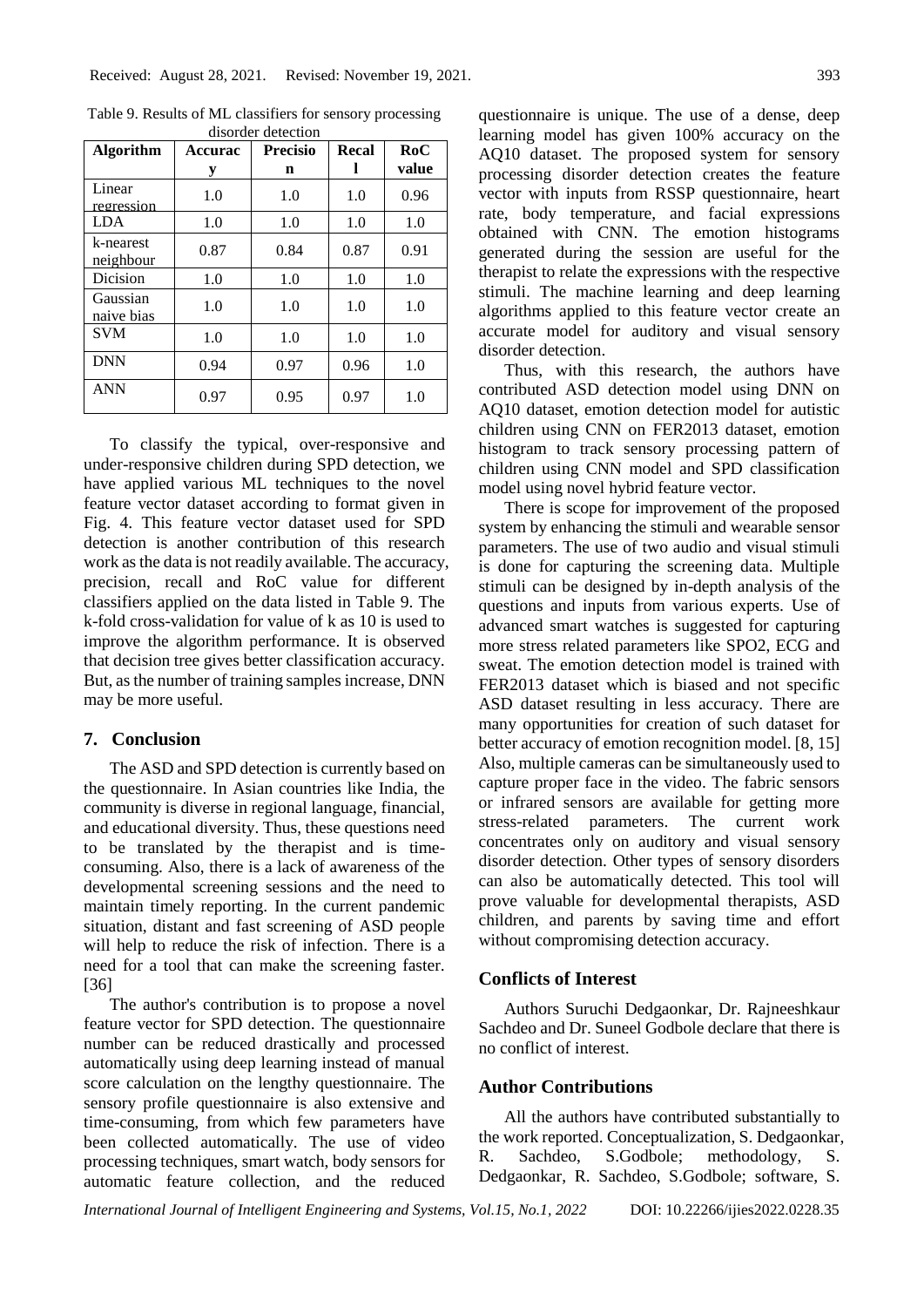Dedgaonkar, R. Sachdeo; validation, S. Dedgaonkar, R. Sachdeo, S.Godbole; formal analysis, S. Dedgaonkar, R. Sachdeo, S.Godbole; investigation, S. Dedgaonkar, R. Sachdeo, S.Godbole; resources, S. Dedgaonkar, R. Sachdeo, S.Godbole; data curation, S. Dedgaonkar, R. Sachdeo, S.Godbole; writing original draft preparation, S. Dedgaonkar; writing review and editing, S. Dedgaonkar, R. Sachdeo, S.Godbole.

# **Acknowledgments**

The authors wish to thank the anonymous reviewers for their useful suggestions that helped in improving the quality of this paper. This work was supported in part by MIT School of Engineering, MITADT University, Pune and Vishwakarma Institute of Information Technology, Pune. We would also like to thank the doctors of Chiranjeev Clinic for their advice on understanding the input parameters and helping us with the technical details for the project and professional advice.

# **References**

- [1] H. Kuhaneck and P. Britner, "A Preliminary Investigation of the Relationship between Sensory Processing and Social Play in Autism Spectrum Disorder", *OTJR: Occupation, Participation and Health*, Vol. 33, No. 3, pp. 159-167, 2013.
- [2] S. Tomchek, R. Huebner, and W. Dunn, "Patterns of sensory processing in children with an autism spectrum disorder", *Research in Autism Spectrum Disorders*, Vol. 8, No. 9, pp. 1214-1224, 2014.
- [3] D. Wall, J. Kosmicki, T. Deluca, E. Harstad, and V. Fusaro, "Use of machine learning to shorten observation-based screening and diagnosis of autism", *Translational Psychiatry*, Vol. 2, No. 4, pp. e100-e100, 2012.
- [4] D. Bone, S. Bishop, M. Black, M. Goodwin, C. Lord, and S. Narayanan, "Use of machine learning to improve autism screening and diagnostic instruments: effectiveness, efficiency, and multi‐instrument fusion", *Journal of Child Psychology and Psychiatry*, Vol. 57, No. 8, pp. 927-937, 2016.
- [5] F. Thabtah, "Autism Spectrum Disorder Screening", In: *Proc. of the 1st International Conf. on Medical and Health Informatics*, pp. 1- 6, 2017.
- [6] Y. Sinha, N. Silove, A. Hayen, and K. Williams, "Auditory integration training and other sound therapies for autism spectrum disorders (ASD)",

*Cochrane Database of Systematic Reviews*, 2011.

- [7] E. Benssassi, J. Gomez, L. Boyd, G. Hayes, and J. Ye, "Wearable Assistive Technologies for Autism: Opportunities and Challenges", *IEEE Pervasive Computing*, Vol. 17, No. 2, pp. 11-21, 2018.
- [8] M. Kientz and W. Dunn, "A Comparison of the Performance of Children With and Without Autism on the Sensory Profile", *The American Journal of Occupational Therapy*, Vol. 51, No. 7, pp. 530-537, 1997.
- [9] M. Marlow, C. Servili, and M. Tomlinson, "A review of screening tools for the identification of autism spectrum disorders and developmental delay in infants and young children: recommendations for use in low- and middleincome countries", *Autism Research*, Vol. 12, No. 2, pp. 176-199, 2019.
- [10] E. Barton, B. Reichow, A. Schnitz, I. Smith, and D. Sherlock, "A systematic review of sensorybased treatments for children with disabilities", *Research in Developmental Disabilities*, Vol. 37, pp. 64-80, 2015.
- [11] J. Kosmicki, V. Sochat, M. Duda, and D. Wall, "Searching for a minimal set of behaviors for autism detection through feature selection-based machine learning", *Translational Psychiatry*, Vol. 5, No. 2, pp. e514-e514, 2015.
- [12] F. Abdeljaber, "Detecting autistic traits using computational intelligence & machine learning techniques", *PhD diss., University of Huddersfield*, 2019.
- [13] T. Akter, M. Satu, M. Khan, M. Ali, S. Uddin, P. Lio, J. Quinn, and M. Moni, "Machine learningbased models for early stage detection of autism spectrum disorders", *IEEE Access*, Vol. 7, pp. 166509-166527, 2019.
- [14] S. Tomchek and W. Dunn, "Sensory Processing in Children With and Without Autism: A Comparative Study Using the Short Sensory Profile", *The American Journal of Occupational Therapy*, Vol. 61, No. 2, pp. 190-200, 2007.
- [15] B. Li, A. Sharma, J. Meng, S. Purushwalkam, and E. Gowen, "Applying machine learning to identify autistic adults using imitation: An exploratory study", *PLOS ONE*, Vol. 12, No. 8, p. e0182652, 2017.
- [16] C.Busso, Z.Deng, Z.Yildirim, M. Bulut, C. Lee, A. Kazemzadeh, S. Lee, U. Neumann, and S. Narayanan, "Analysis of emotion recognition using facial expressions, speech and multimodal information", In: *Proc. of the 6th International conf. on Multimodal Interfaces*, pp. 205-211, 2004.